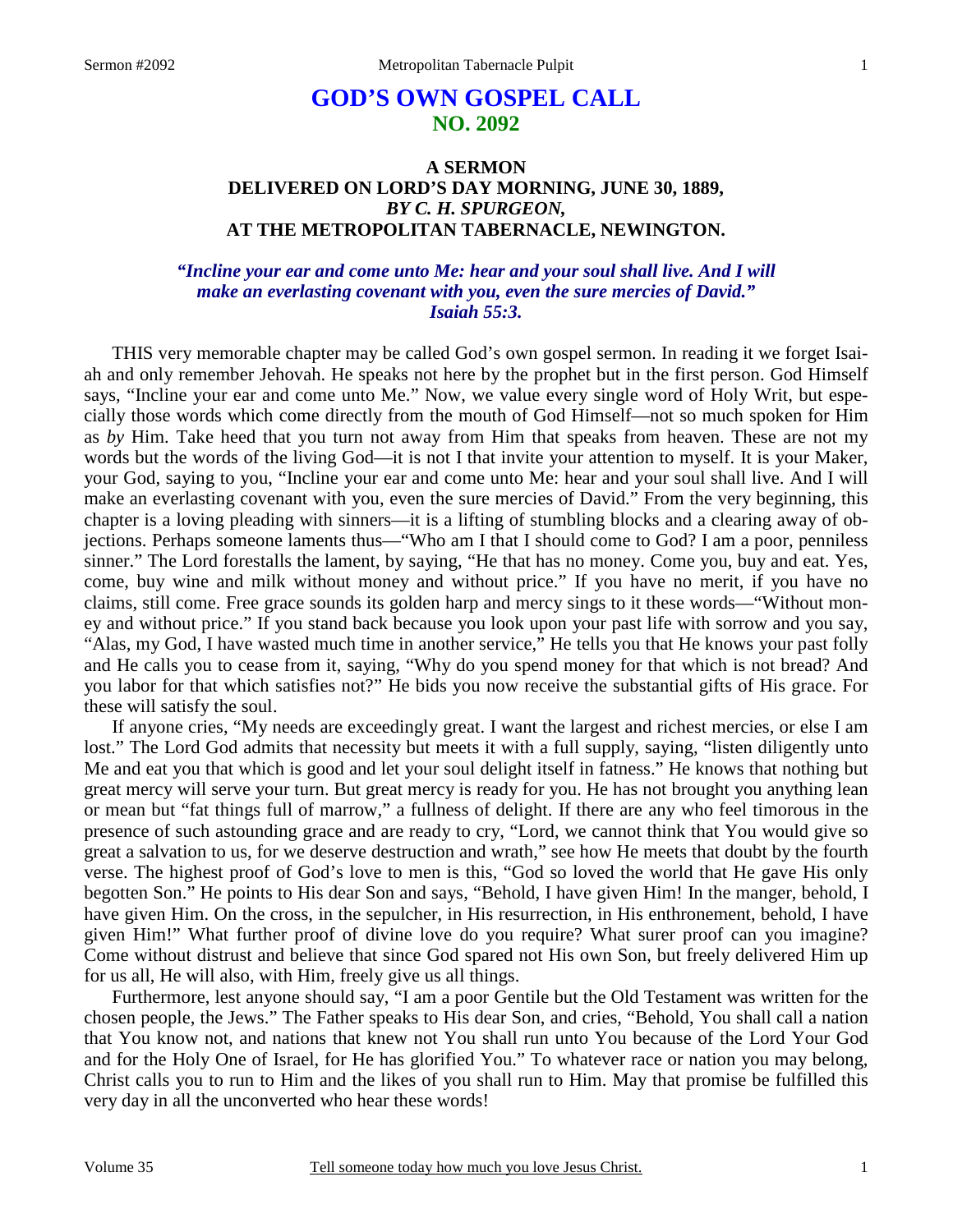Beloved, I have no need to preach this morning. I have only to follow the line of God's own Word. I do so with much confidence in the power of that Word. Gladly will I simply enlarge on what the Lord says and give you none of my own suggestions. *My* word; ah, it is weakness itself! But the Lord's Word is potent as when it said, "Let there be light," and light flamed forth and scattered primeval night. It is as potent as when He made this dead, dull earth to teem with grass and afterwards with cattle and placed man over all. Speak, Lord, Your fiat. Where Your Word is, there is power.

Still, there may be some who say, "We feel ourselves to be with no strength and incapable." The gracious Lord meets you there by laying upon you no heavy yoke—the precepts which He puts before you are simple and easy. He has given you ears and He bids you use them, saying, "Incline your ear and come unto Me. hear and your soul shall live." At this time we will look to the saving precepts laid down in the text. And then we will consider the saving promises which go with the precepts—"Your soul shall live, and I will make an everlasting covenant with you." Lastly, as God shall help us, we will listen to saving pleadings, such as abound in the rest of the chapter. Oh, to speak only in the power of the Holy Spirit! Oh, for salvation—salvation for ALL my hearers!

**I.** Here are TWO SAVING PRECEPTS, which are pressed upon you at this time. For the Holy Spirit says in all His commands, "Today if you will hear His voice, harden not your hearts." These precepts are of simple character.

The first is, "Incline your ear." This is placed in another form, "listen diligently unto Me. hear and your soul shall live." You have ears to hear with, therefore hear. Some of you would hear fast enough if the faintest jingle of a guinea should invite you to gain it. Oh that you would now hear the voice of God! What does it mean—this "Incline your ear"? It means, consider and think upon eternal things. It is the fault and folly of worldlings that they reckon eternal things to be second-rate and unworthy of their immediate thought. Even from the cross our Lord complains, "Is it nothing to you, all you that pass by? Behold and see if there is any sorrow like unto My sorrow, which is done unto Me, wherewith the Lord has afflicted Me in the day of His fierce anger." The greatest event that ever happened in time or in eternity was the death of Jesus to save men from eternal woe. And yet this prodigy of love is disregarded. The soul-winner has to think of all sorts of ways by which to draw men's attention to that which is their chief blessing. They are taken up with their farm and their merchandise—any petty piece of news in the daily paper will win their thought and excite their talk. But this event which most nearly concerns them is forgotten, for passing pleasure they have ears enough. But when we speak of heaven and hell they will not hear—charm we ever so wisely. May the God of all grace this morning arrest the careless one and constrain him to incline his ear!

O thoughtless man, be like the wedding guest who was spell-bound by the ancient mariner and kept from the joyous company while he heard the strange story of the sea. We have something of greater weight to tell than any romance of the salt sea. Do not deny yourself the benefit of hearing the truth of God. Rob not your soul of salvation. Your God invites you to give earnest heed to your soul, your immortal soul, and the place where it will spend eternity—and the way in which alone that eternity can become one of blessedness. Since you are not dogs or horses, think! And give most thought to that which is of most importance, namely, your eternal state. I should have hope for you if you would think. O souls, why will you trifle where everything is of such infinite weight? Why need I plead for that which is so much for your own good? But when you read, "Incline your ear," it means, think about divine matters as God sets them before you. In these days those who judge themselves to be wise disdain to be taught by the revelation of God but they elect to follow the conjectures of their own minds. They will not follow the Bible but their own brains, such as they are. They endeavor to make for themselves a chart of a sea they have never sailed over. The way of happiness they picture as they would wish it to be. Surely the voice of wisdom advises us to incline our ear to One who knows more than we do. God has spoken—we are to learn from His Words rather than from our own thoughts. Science is well enough but omniscience is better. God has spoken, we need not conjecture—God has revealed it. Would you be wise? This book is inspired by Him—bend your powers towards this infallible record. Am I asking too much? Does the Lord require an unreasonable thing? If He speaks, shall we not listen? Especially when He speaks only for our good.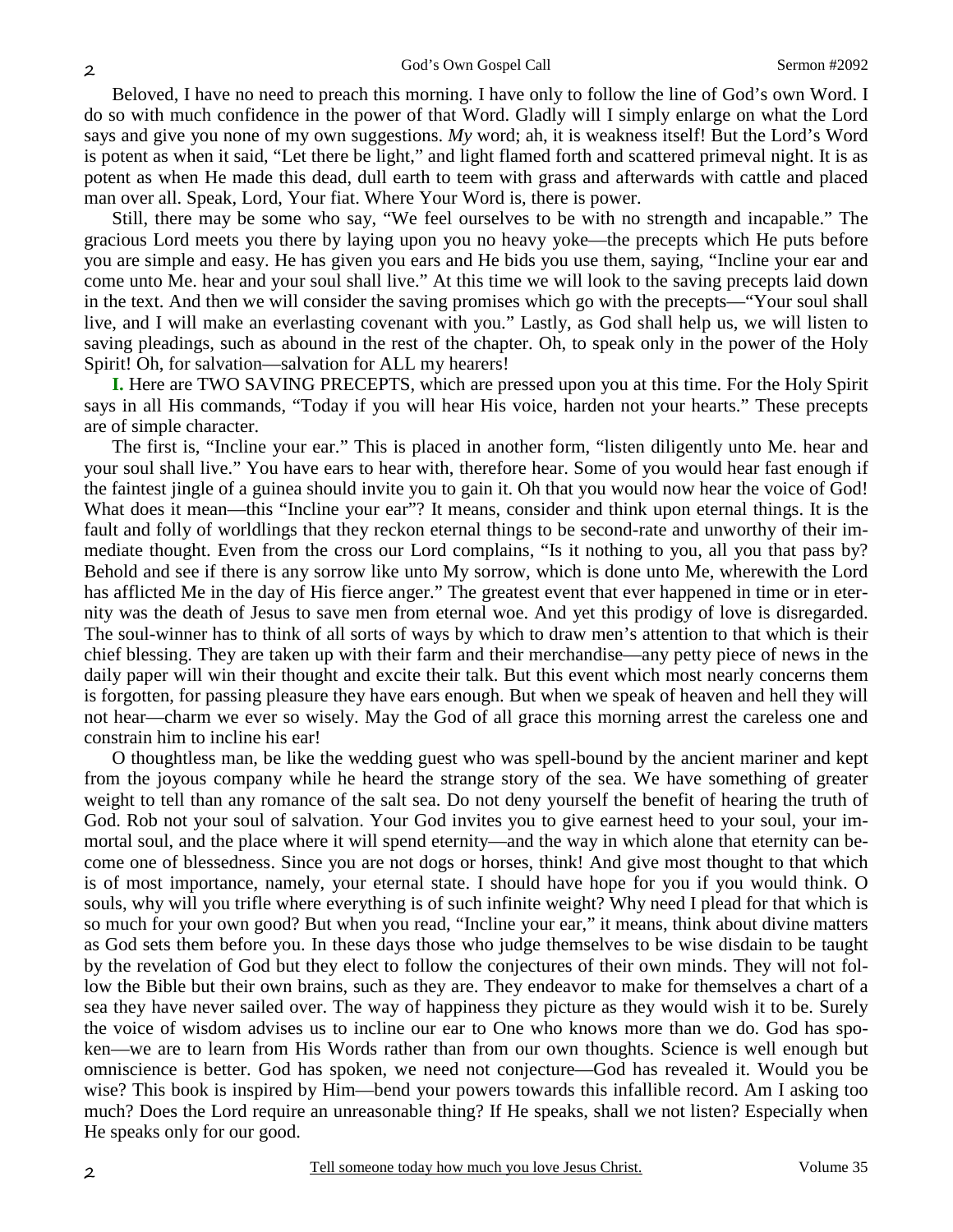Furthermore, remark that this attention to eternal things, this listening to what God, the Lord, will speak, must be hearty, honest, continual, earnest and believing. "Incline your ear," as men do when they reach forward to catch every syllable, fearful lest they shall miss the meaning. "Listen diligently." Not as a man does who hears and forgets. Listen as they did who were pent up and besieged and longed for deliverance. How the Scotch woman rejoiced when she heard, or thought she heard, the sound of the Highlanders' bagpipes in the distance! Ah me, the bare hope of rescue from ferocious foes made them very quick of hearing. Beloved, give the gospel your best hearing. Listen diligently—be attentive and intent. When your mind has been attentive during the discourse, let it be retentive afterwards. Try to catch God's meaning in His Word, and see what Christ would show to you. I say again, I am asking here, in God's name, of you nothing more than is due to Him. I would come round these galleries and down these aisles and put it to every unconverted person; is it not reasonable that you should consider your ways and listen to your God? I pray you, my friends, do not deny yourselves this favor—give attention, now, to your souls' best concerns.

The second precept grows out of the first—"Incline your ear and come unto Me." This is to be the outcome of your inclining your ear. Come unto God. "How can I come to God?" says one.

Come to Him at least by thinking much of Him. At present God is not in all your thoughts. Some of you are busy just now with sightseeing but you seek not a sight of God—should it be so? Others of you are busy in making money. You go out to business early and come home late and all those hours you are as little mindful of heaven as if there were no God at all. We have not much doctrinal atheism abroad but we are drenched with practical atheism. The nations forget God. The Lord bids you turn your face Godward and seek after Him. Consider eternity and how you will spend it, and what it must be for you if you pass into it without God.

When you have come to Him in thought, and then come by your desires. The son in the far-off country began to return to his father's house, where there was bread enough and to spare, before he had put a foot on the ground to go there. His heart was on the road before his feet. If you feel as if you could not come to God any other way, come by desire, at least—desire to be reconciled to God—longing to become His child, hungering to taste of His love. This is a true coming.

Come to God by confession of sin. You have lived up to now without Him. Confess that neglect. You have thought that repentance and faith might safely be put off to a more convenient season and thus you have given your God a contemptuous putting-off. Confess the wrong you have done in this. You have violated the law, for you have not loved the Lord, "with all your heart, with all your soul, with all your strength and with your entire mind." Beside this, you have broken every commandment. Thus have you insulted your Maker; yet come to Him with filial sorrow and say, "Father, I have sinned."

Come to God in humble, believing prayer. Ask Him to save you and believe that He that asks receives. What? Will you not do that? He that will not ask when the blessing is to be had for the asking, how can I excuse him, how can I pity him, if he shall perish of want? Come to the Lord by prayer and let it not be said, "You have not, because you ask not." Oh, how I pray that you may come with your prayers while I am pleading with you by my preaching! Come and lay your burdens down at the feet of the great Burden Bearer! Come with all your sins and leave the load at the cross. Quit your evil ways and your wicked thoughts and turn to the Lord, who will abundantly pardon.

These are the two precepts—HEAR and COME. They are neither exacting nor unreasonable. How earnestly would I urge them upon you! I feel ashamed of myself that I do not preach with greater emotion. But let not my fault be the ruin of any of you. Be even more in earnest than I am, since it is your own soul that is in jeopardy. Gladly would I save you if I could; I am eager to win you for my Lord; be persuaded to listen diligently to your God and Savior even now.

**II.** To encourage you in this, I come to my second head, which deals with SAVING PROMISES. Here are two promises corresponding to the two precepts.

 You are bid, in the first precept, to listen and incline your ear, and the promise given is this—"Your soul shall live." What? Live through *hearing?* Yes, live as the result of hearing, for "faith comes by hearing, and hearing by the Word of God." If any man would give himself diligently to the study of the revelation of God, to the searching of the Word of God, and to the hearing of loving, earnest, truthful,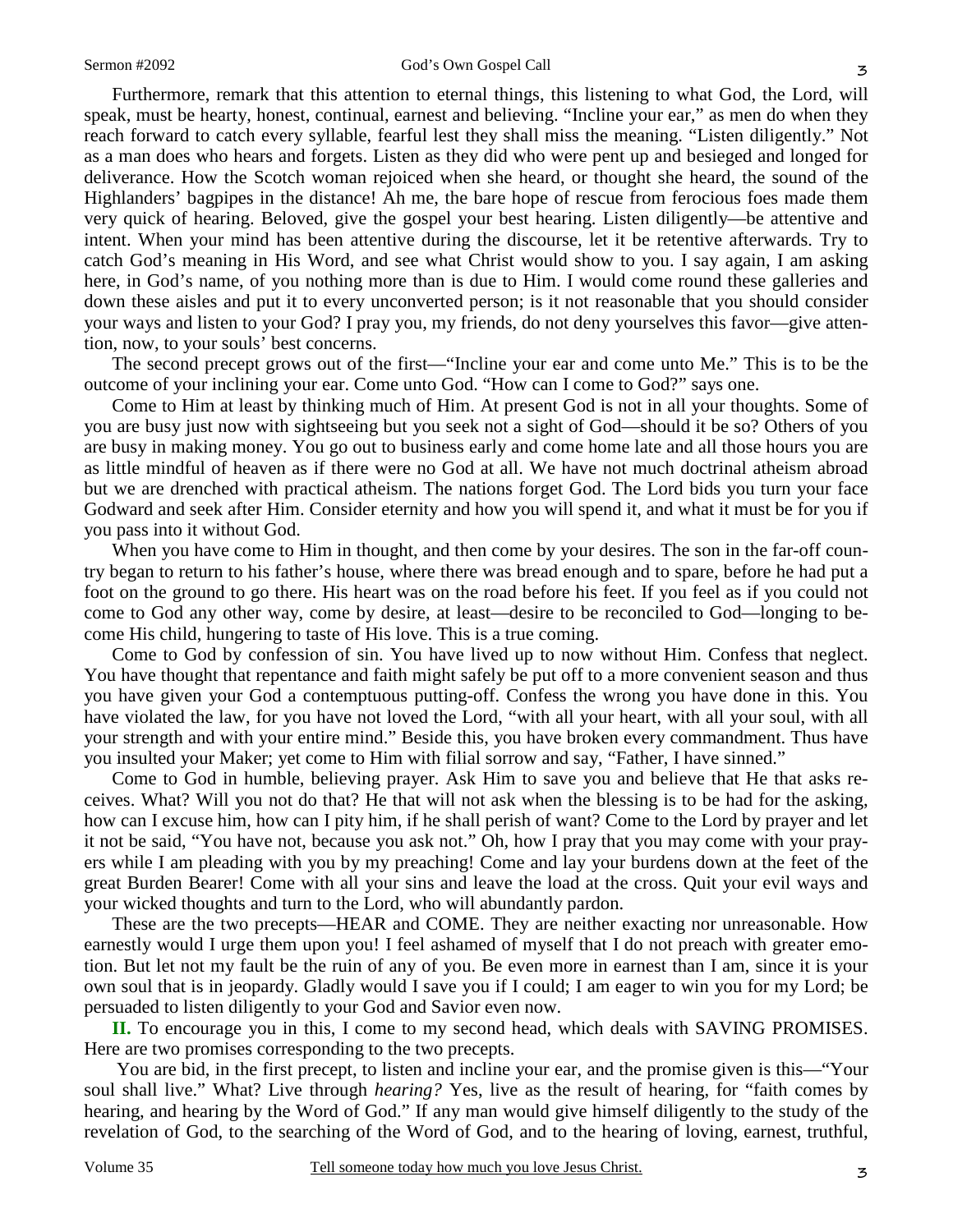spiritual preaching—he would not fail to find life for his soul. If with heart's resolve to find Christ in the Word a man hears it diligently, he has this promise, "hear and your soul shall live." Some sit down and say, "I cannot believe." Of course you cannot believe until you know what you have to believe. But while you are hearing what it is, the inspired Word acts upon you with a self-evidencing power, and your conscience and mind and heart are affected thereby. The Holy Spirit quickens through the Word and fulfils the promise, "hear and your soul shall live."

There is such a power about the Word of God, that when it comes into contact with the heart which is seeking eternal life, it breathes eternal life into it. I will try to sketch the manner of its operation. The man is an earnest hearer and he says to himself, "How I wish I could meet with the salvation of God!" While listening he feels a tenderness stealing over him; perhaps a tear trickles down his cheek. He gets absorbed in the truth of God to which he listens and becomes serious, anxious, and impressible. The Word of God is like a fire which melts; attended by the Holy Spirit, the influence of the Word upon the soul acts for the removing of the stony heart, and the creation of a heart of flesh. Be much in the hearing of God's Word and in thinking upon it, and a better feeling will steal over you. There will follow upon this feeling a measure of hope in the Lord. At first it will be as a mere spark. You will whisper to yourself, "I think, after all, I may be forgiven and accepted." This little hope will be like the first drop of a shower. This trembling hope will be the egg of a great joy, or the mustard seed of the tree of holy confidence. Hope that comes by hearing the Word attentively is a living and growing thing and will increase to a blessed rest. By-and-by hope will arouse the soul to pleading. You, who first of all heard the Word carelessly, and then heard it attentively, feelingly, and hopefully—will commence to pray that it may be fulfilled to you. I think I hear you crying, "O God, bless your Word to me. I am come to a turning point, Lord lead me in the right way. Oh, that You would quicken me to run therein!" This prayer will continue to rise within the heart and will never cease till it is heard and the soul is made to live unto God.

Having come thus far, the heart will soon possess a measure of trustfulness in the Lord Jesus, who is the Revelation of the grace of God. Before you know it, you will find yourself trusting in the great Sacrifice for sin. I do not know the manner in which faith is created by the Spirit in the human mind. In many it comes very gradually. Who can tell when the first light of the morning broke over this city? They that were wearily watching by the sick saw a gray light glide over the sky. But the sun was not yet risen. Then the light became clearer and yet more clear. But if there were clouds in the east, even the watchers could not tell exactly when the sun was above the horizon and the day had really dawned. The light came by degrees but it came in truth. O my hearers, I want you, while hearing the Word, to be praying— *"While I see You wounded, bleeding,* 

# *Dying on the accursed tree, Gladly I'd feel my heart believing That you suffered thus for me."*

Thus, by the light of the Word, the man becomes a believer before he knows it. Is it not so in other matters? We feel that a thing is true and we believe it without effort.

With that little faith will come gleams of joy! Or if the faith is stronger, a full day will burst in upon the soul, lighting up the whole nature with heavenly brightness, Oh, that the Lord would give you joy and peace through believing at this very moment! I pray it may be so! I am glad that you are hearing the Word. "Hear and your soul shall live."

I remember when I sought the Lord; I said to myself, "If the Lord is to be found by hearing, I will always be hearing." Three times on the Sabbath you might have found me, as a lad, in some place of worship or other; and I never lost a word. I gave earnest heed to all that was spoken. As Gideon's fleece drank in the dew, so did I receive the Word. The divine life came to me at last, though not at the first. So will it be with you, for there is the promise—the promise of God, Who cannot lie—"hear and your soul shall live." May you understand that first promise by having it fulfilled within yourself!

Now consider the second promise, which is something very wonderful—"I will make an everlasting covenant with you." This joins on to the second precept—"Come unto Me." The soul cries, "Lord, if I were to come, would You receive me?" "Receive you?" says the Lord, "I would enter into a covenant with you." If you come to God, simple as that coming seems, it shall involve infinite results, for the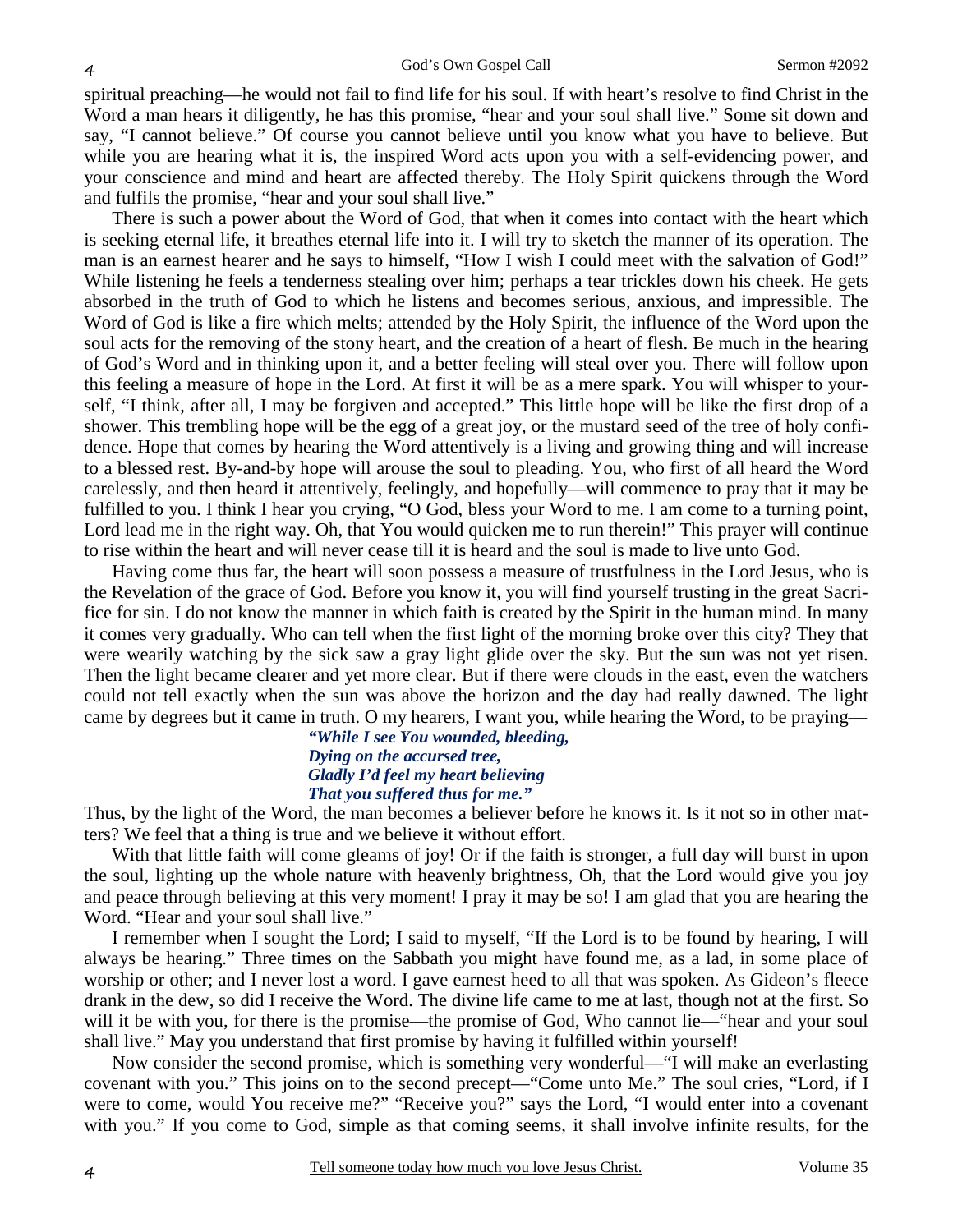Lord will do for you exceedingly abundantly above what you ask or even think. Listen to this promise, you that are willing to hear God's Word, and pray the Lord to fulfill it to you at once.

First, observe how He promises condescending intercourse—"I will make a covenant with you." It is in the Hebrew, "I will *cut* a covenant." Covenants were made by cutting a victim in two, and they who made a covenant passed between the two halves of the sacrifice to make the covenant sure. The Lord in effect says, "Poor, wretched sinner, you that have not a penny to buy water with; if you will come to Me, I will enter into a sacred agreement and covenant with you!" "Covenant with me?" says one, "What? God and I become contracting parties?" Yes. He will make a covenant with you! O my heart, how can you stay away? This means life! This means sure mercies! This means eternal blessedness! "I will make a covenant with you"; with you, an obscure nobody, who can only look on yourself as a heap of dirt and filth. "I will make an everlasting covenant with you."

God is ready to enter into a binding contract with you. He will bind you to Himself and Himself to you. "I will make a covenant with you." If once you come to Him, He will put His fear in your heart so that you shall not depart from Him. He will cast about you the bands of His love and will betroth you unto Himself in a marriage union which shall never be dissolved. Do you inquire into the tenor of that contract? Well, I cannot tell you all about it this morning, for time would fail me. But it runs somewhat in this fashion—"I will be their God, and they shall be My people. Their sins and their iniquities will I remember no more forever. A new heart also will I give you and a right spirit will I put within you. I will take the stony heart out of your flesh and give you a heart of flesh. The mountains shall depart, and the hills be removed. But My kindness shall not depart from you, neither shall the covenant of My peace be removed, says the Lord, that has mercy on you." This is a covenant of mercy. Yes, of "mercies" in the plural, as the text has it. God will enter into a contract with you to supply you with all manner of mercies between here and heaven, and to land you safely at His right hand. Oh, what a promise this!

God will thus enter into an unending alliance with you. "I will make an everlasting covenant with you." I do remember how this attracted me to Christ. When I saw that His grace was everlasting, I longed to enjoy it. If I once got to the Lord Jesus, He would never let me go away from Him. This created in me a vehement desire after Him—

#### *"Once in Christ, in Christ forever; Nothing from His love can sever."*

The *eternity* of the mercy is an essential ingredient in the preciousness of it. I should not care to preach to you a trumpery, temporary gospel, which would only yield hope for a short season. But I delight to proclaim my Lord's everlasting covenant! Come, poor sinner, come to Jesus and you shall have life eternal. We do not offer you a ticket halfway from here to heaven, but a ticket all the way through, with no return to it. If you get into this covenant train, it is running all the way and will never break down. Yield yourself to the Lord, to be His forever and He will make with you an everlasting covenant.

"Oh," you say, "but suppose I go to God and trust Him and yet these things should fail?" They cannot fail, for He calls them "the sure mercies of David." If you believe in Jesus, you are now forgiven. As sure as God is God, if you come to Him through Christ Jesus you are saved, not for time only, but for eternity. The covenant is ordered in all things and sure. God has said, "I will never leave you, nor forsake you." Oh, the mercy of God in this!

You see we liken what He gives to the sinner to what He did to David. The aged David lies dying. His strength is gone, he is a worn-out man; he will soon be in eternity. It is interesting to watch him. Tears are in his eyes as he thinks of Absalom and the rest of his wayward family, and he exclaims, "Although my house is not so with God. Yet"—blessed "yet"—"yet He has made with me an everlasting covenant, ordered in all things and sure." That is the kind of covenant which God will make with *you!* I am not talking of the man in the moon but of you who are around me, you guilty ones, who incline your ear to Him. The Lord says to you, "I will make an everlasting covenant with you, even the sure mercies of David." When you come to die, I hope you may not have the faults of David to confess. But I trust you may have his covenant to fall back upon. I am thankful that David was not a perfect man by a long way, because I can now take comfort from his confidence. He was full of infirmities and sins and yet he could rejoice in the covenant of grace. And I, also, with all my faults, may venture to do the same. I, too,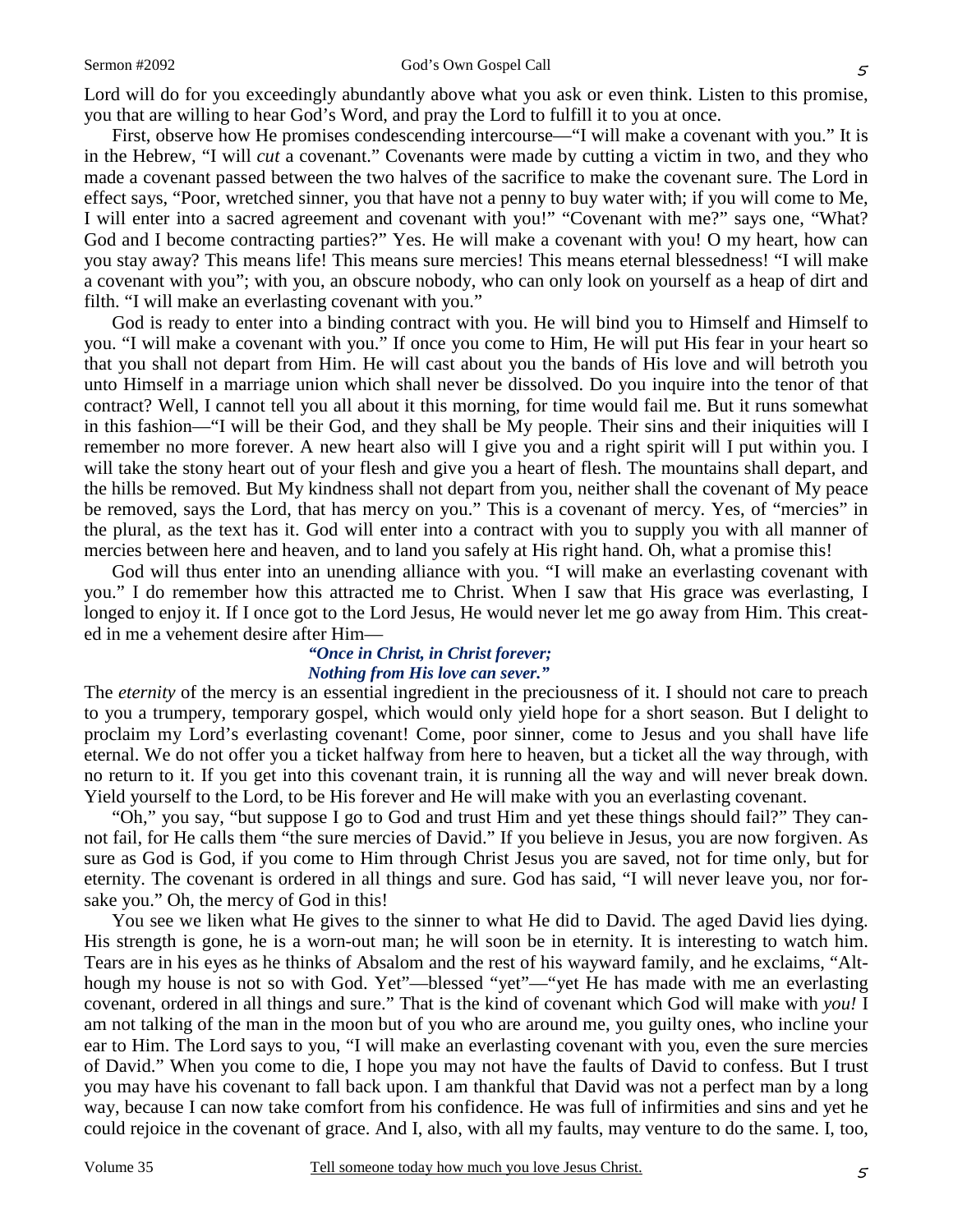can say, "Yet He has made with me an everlasting covenant." What a mass of gospel comfort lies in these words! Would God that all of you would so come to God that He would make with you an everlasting covenant!

The covenant is all in Christ Jesus, Immanuel, God with Us. With Him this covenant is made. Great David's greater Son is given to us to be our leader. The covenant is with Him. He stood for us in that dread day when the Judge of all the earth executed justice upon our Surety. The storm was made to burst upon His head. The sword of justice found its sheath in His heart. And now He stands the covenant head of all believers. And God has made with us in Christ, "an everlasting covenant, even the sure mercies of David." Thus have I put before you the precept and the promise.

**III.** Our third work is to urge the Lord's own SAVING PLEAS. These are not to be mine but the Lord's. I keep to the chapter.

The first plea for which I would beg a hearing is—God Himself speaks to you. It is He that says, "Incline your ear and come unto Me." Can you realize for a moment the presence of God? Oh that He would make Himself apparent to you! I do not ask for thunder or lightning to make you feel the terror of His majesty. But may you know of a surety that the Lord is here! Suppose you were to hear a strange, mysterious voice from yonder dome, saying, "Incline your ear and come unto Me. hear and your soul shall live." I am afraid the sole result would be that you would be startled rather than savingly impressed. But, indeed, it is the Lord God Almighty that says, "Incline your ear and come unto Me." I beseech you; refuse not Him that speaks from heaven! By the long-suffering that has kept you in being until now; by the love that has borne with your ill manners and provocations, I beseech you, now, lend a willing ear to the Lord of mercy. You would hear your mother. Ah, how you wish that she were on earth to plead with you, though you despised her admonitions when she was yet alive! Soul, will you not hear your God, your benefactor? Turn, I pray you, at His entreaty. Accept His tender invitation! Come now, without delay. Say, at once-

> *"Lord, you have won, at length I yield; My heart, by mighty grace compelled, Surrenders all to Thee. Against Your terrors long I strove, But who can stand against Your love? Love conquers even me."*

Furthermore, the Lord pleads with you by the fact that your day of mercy is not ended. Read the sixth verse—"Seek you the Lord while He may be found, call you upon Him while He is near." God may be found. What a blessed fact! Have you been a drunkard? Yet God may be found. Were you last night in evil company? Yet you are not yet shut up in hell and the Lord of Love may yet be found. Are you very old and have you long despised your Savior? He has not yet closed the gate of mercy—He may be found. Seek Him at once, while the search can be successful. "Call you upon Him while He is near." God is still within call. He is not far from any of you. Even though you speak not, He will hear the pulsing of your heart. O men and women, call upon your God while His ear is inclined toward you. Death is on his way and may overtake you before this day concludes. Between the gathering of one congregation and another, someone among you will fall by death's javelin. Seek Him, my hearers, while seeking time holds out; before the death sweat stands upon your brow, and your soul hovers upon the edge of a dark eternity, seek after the Lord with all your might! While He is near to you, call upon Him—while He may be found, seek Him. Does not the voice of wisdom plead with you to do this?

The Lord very graciously mentions yet another fact which should lead you to come to Him, namely, that He is ready and willing to forgive the whole of your past offenses. "Let the wicked forsake his way and the unrighteous man his thoughts: and let him return unto the Lord and He will have mercy upon him. And to our God, for He will abundantly pardon." I do not know what you think of those last words, "abundantly pardon." But to me they are so sweet that I would set the whole orchestra of the Handel Festival to the singing of them. "Abundantly pardon! Abundantly pardon!" You have abundant sin fatally abundant! But here is abundant *pardon!* You mourn your abundant hardness of heart! Yes, but abundant *pardon* will dissolve the stone. How abundant that pardon is the Lord does not tell. But cer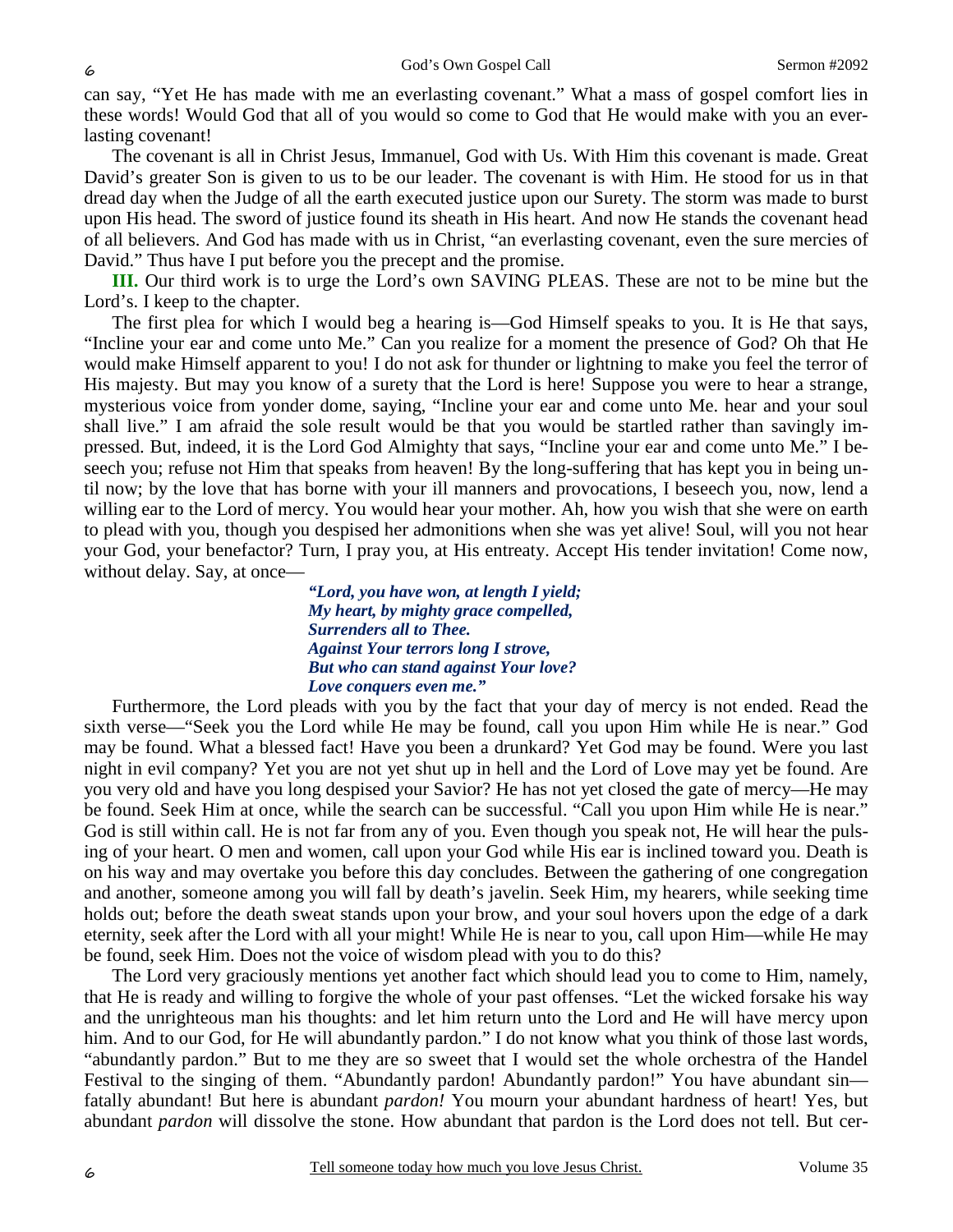tainly it is superabundant. "Where sin abounded, grace did much more abound." Note the word—divine grace not only abounded but it did *"much more* abound." What a God is this who calls us to Himself! Come, you blackened sinner—Jesus is both willing and able to make you clean! Come, you chief of sinners, for He is the chief of all benefactors, and He can so bless you that your foulest stains shall be removed and every virtue and grace shall adorn your character. Such a gracious assurance should lead us to come to Him, should it not? What more sweet sounding bell can ring us unto God's table than these silver notes—"abundantly pardon"?

Then comes in the great persuasive of the magnanimity of God; hear the words—"For My thoughts are not your thoughts, neither are your ways My ways, says the Lord. For as the heavens are higher than the earth, so are My ways higher than your ways, and My thoughts than your thoughts." No man here knows what great things God designs for him. You poor sinners who will incline your ears and come to your God—little do you know what great blessings and honors the Lord has decreed for you—nor what is His mind concerning you! Shall I tell you a secret? Before you were born and before this round world was made, the Lord thought of *you*. Your name was in His book; your person was on His heart. The Lord loved you and chose you unto Himself from of old. Do you hear that? You are His elect—He ordained you to eternal life and that life He freely gives. Shall I tell you more of that secret? He gave you to His Son, to be His portion, His reward, His Bride. And that divine Son undertook to redeem you, to save you and to bring you safely to His eternal glory. At this moment God ordains for you His service here below and His presence in the world to come. If you indeed listen to His voice, He will make you His child. And, as a child, you shall be an heir of God, a joint-heir with Jesus Christ. You think yourself to be the meanest of the mean, and least deserving of men, and so you may be. But the infinite grace of God will put you among the royal seed, for He takes the beggar from the dunghill and sets him among princes, even the princes of His people. Hear his gracious word—"Since you were precious in My sight, you have been honorable and I have loved you." "Honorable? Why, I have lost my character!" Be it so, He is able to ennoble the fallen and it is He that says, "Since you were precious in My sight you have been honorable." The Lord determines to do nothing less for you than to set you on His throne, in the image of Christ, without spot or wrinkle, or any such thing. Is it not true that His thoughts are high and His ways heavenly?—

### *"You shall see My glory soon, When the work of divine grace is done. Partner of my throne shall be. Say, poor sinner, do you love Me?"*

Your answer must be, "O Lord, I must come to You, for You do draw me with such soft but mighty bonds." Oh, the glory of divine grace! Oh that you would come and learn how deep the mines of Jehovah's love, how high the blessings of His favor!

Did I hear one cry, "I feel so dull and stupid; I cannot come as I could wish"? Very well, come back to that first precept—"hear and your soul shall live." "I have long been a hearer," says one. Have you been an earnest, attentive hearer? Have you heard the Word of God as sure and infallible truth? Then be a more believing hearer. Expect the Word to bless you! Hear how the Lord pleads the power of His gospel—"My Word shall not return unto Me void, but it shall accomplish that which I please, and it shall prosper in that thing whereunto I sent it." Listen to God's voice, and let it enter your heart. Then it will quicken and save you as surely as the snow and the rain water the earth. Snow does not melt at once but it turns to water before long and is then doubly effectual in watering the soil.

The devil tempts you to give up hearing the gospel. Do not listen to him. Hear with double diligence, for if he does want you to listen, it is because he is afraid of losing you. Listen diligently and believe steadfastly, and before long you shall be as much saturated with the power of divine grace as the earth is moistened with the snow and the rain which fall from heaven but return not there. Remember, it is *God's Word,* and in that fact lies your hope of getting life by it.

Lastly, the Lord persuades men to come to Him by telling them of the joy they will obtain in coming. I know that I am addressing seeking souls who feel miserable and even despairing. "Alas," cries one, "I shall soon go out of the reach of hope." "No," says the Lord, "you shall go out with joy." "Alas,"